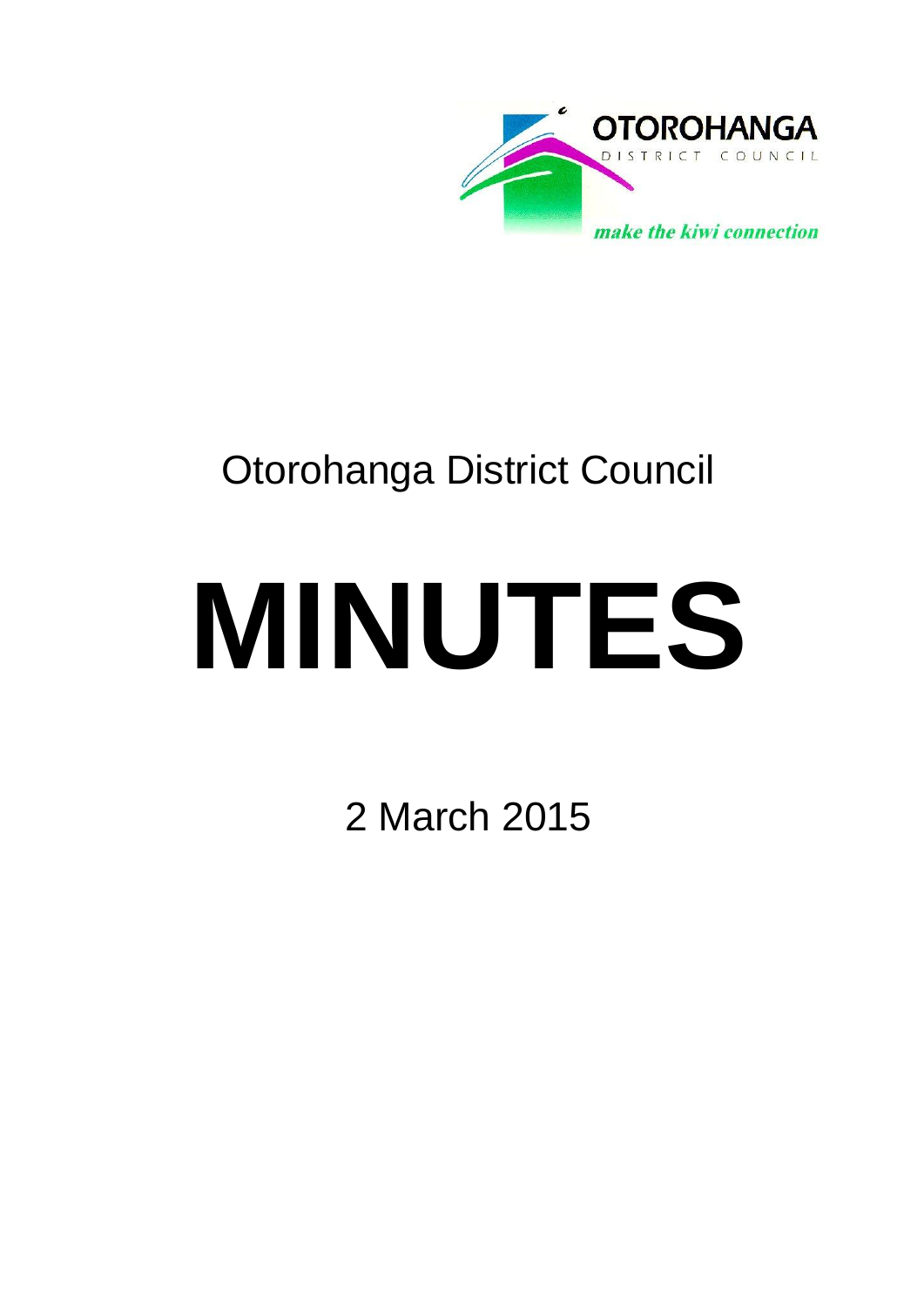#### **OTOROHANGA DISTRICT COUNCIL**

2 March 2015

Minutes of a special meeting of the Otorohanga District Council held in the Otorohanga Club, Maniapoto St, Otorohanga on Monday 2 March commencing at 6.55pm.

## **MINUTES**

Minutes are unconfirmed and subject to amendment at the next meeting of Council.

#### **ORDER OF BUSINESS:**

| <b>ITEM</b>      | <b>PRECIS</b>       | <b>PAGE</b> |
|------------------|---------------------|-------------|
| <b>PRESENT</b>   |                     | 1           |
| IN ATTENDANCE    |                     | 1           |
| <b>APOLOGIES</b> |                     | 1           |
| <b>REPORTS</b>   |                     | 1           |
| Item 179         | <b>WAIKATO PLAN</b> | 1           |
| MEETING CLOSURE  |                     |             |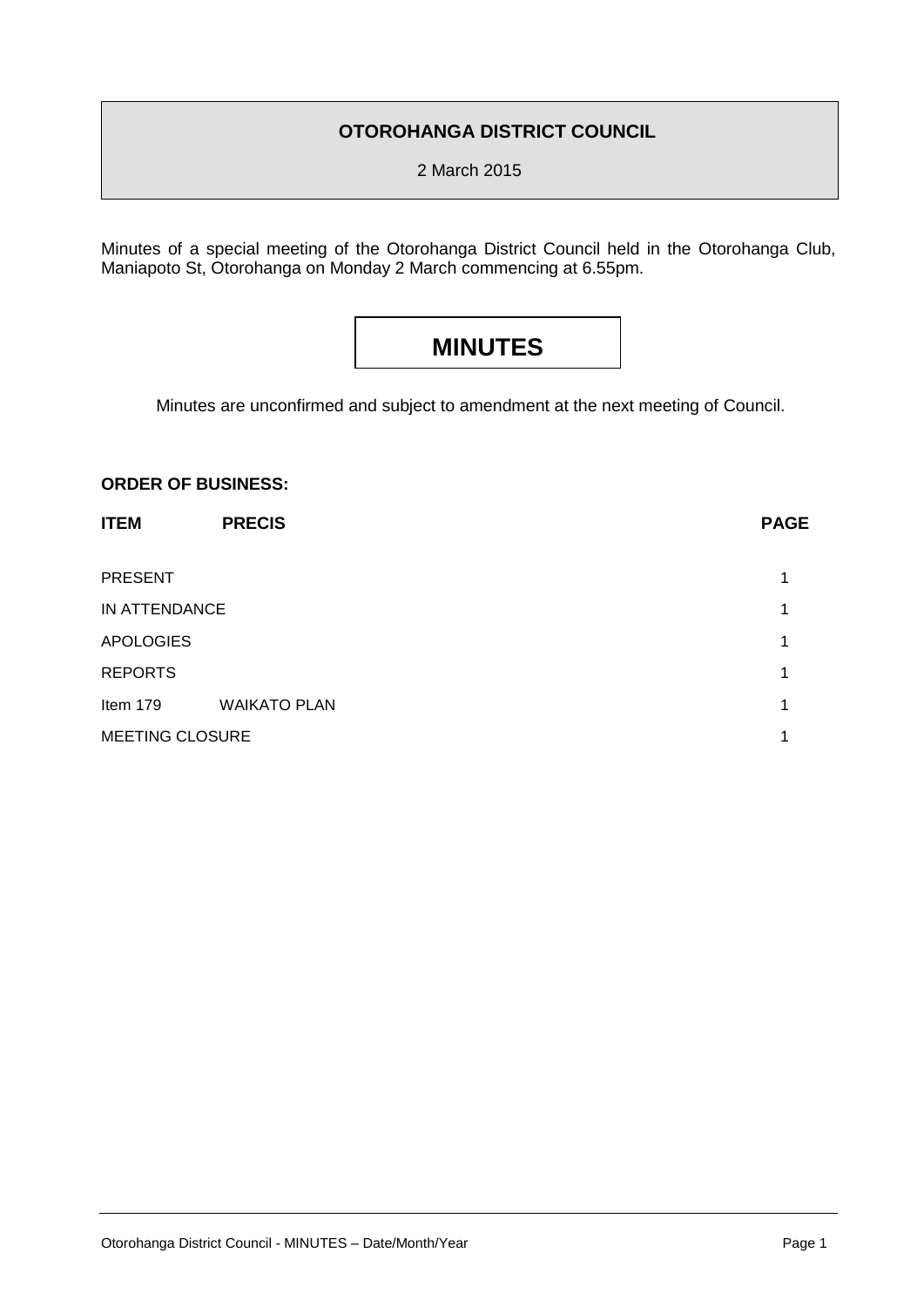#### **PRESENT**

Mr MM Baxter (Mayor), Crs RM Johnson, KC Phillips, DM Pilkington (Deputy Mayor), RJ Prescott, PD Tindle and AJ Williams.

#### **IN ATTENDANCE**

Messrs DC Clibbery (Chief Executive & Engineering Manager).

#### **APOLOGY**

**Resolved** that the apology received from Cr RA Klos be sustained.

#### **His Worship / Cr Prescott**

His Worship declared the meeting open.

#### **REPORTS**

**Item 179 WAIKATO PLAN**

#### **Discussion**

The Chief Executive presented the report 'Waikato Plan: Appointment of  $5<sup>th</sup>$  Non-Local Government member and minor amendments to the Waikato Plan Terms of Reference' (Report attached below).

#### **Resolved**

That pursuant to clause 30 of Schedule 7 of the Local Government Act 2002, Otorohanga District Council resolves:

- 1. To appoint Mark Ingle as the  $5<sup>th</sup>$  non-local government member of the Waikato Plan Joint Committee.
- 2. To amend the following section 3.1 of the Terms of Reference for the Waikato Plan Joint Committee in respect of the interest of Maori:

from

*At least one of the five non-Local Government Members must be a suitable person to represent the interests of Māori.*

to

*At least one of the five non-Local Government Members must be a suitable person to provide a perspective on the interests of Māori.*

#### **Cr Prescott / Cr Phillips**

#### **MEETING CLOSED**

The meeting concluded at 7.00pm.

#### **MAYOR:**

**DATE:** 17 March 2015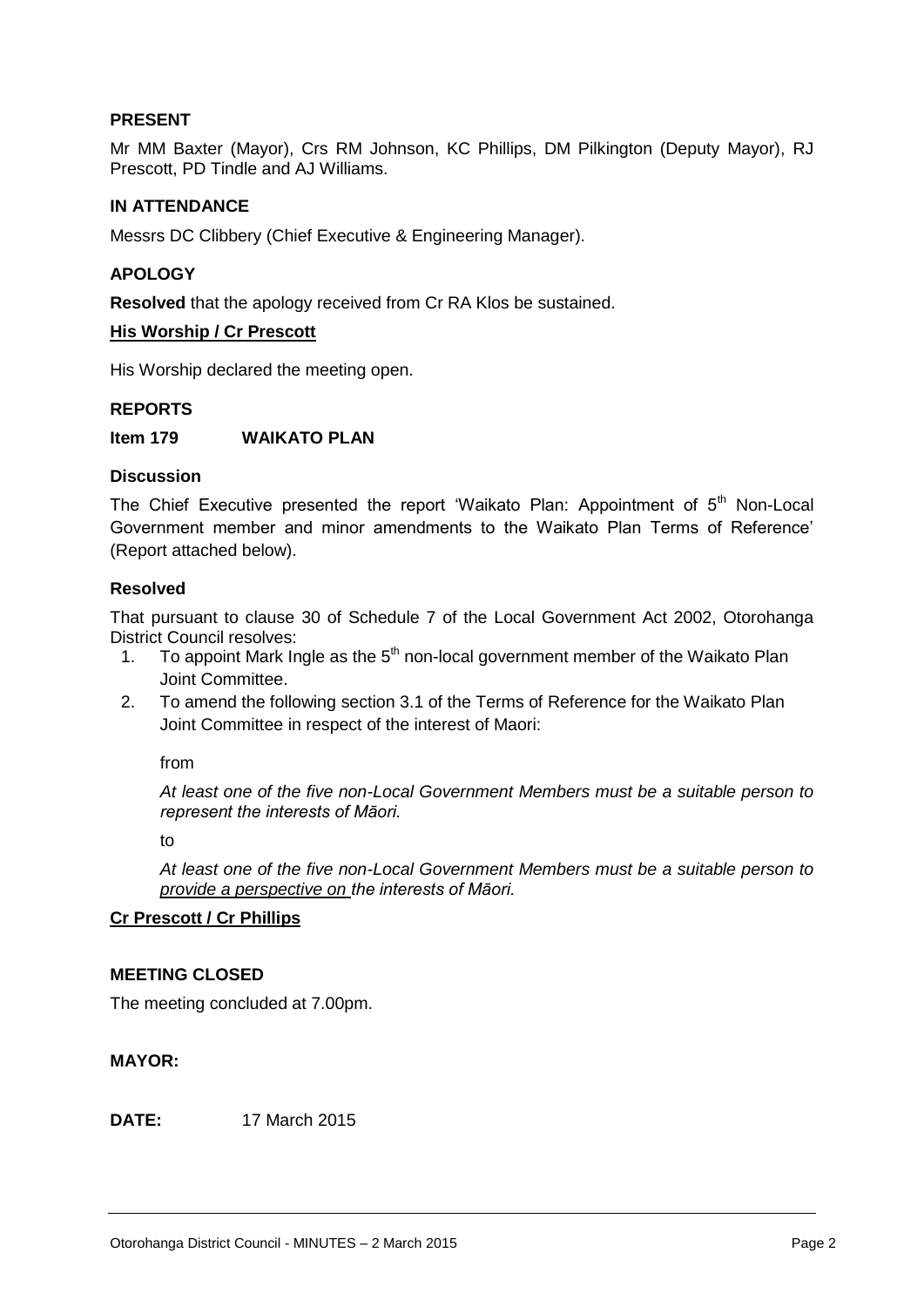## **Item 179 WAIKATO PLAN REPORT To: His Worship the Mayor & Councillors Otorohanga District Council From: Chief Executive**

**Date: 2 March 2015 – Special Meeting**

#### **Relevant Community Outcomes**

- Ensure services and facilities meet the needs of the Community
- Provide for the unique history and culture of the District
- Promote the local economy and opportunities for sustainable economic development
- Manage the natural and physical environment in a sustainable manner
- Foster an involved and engaged Community
- Protect the special character of our harbours and their catchments
- Recognise the importance of the Districts rural character

#### **Executive Summary**

The purpose of this report is to:

- 1. Seek Council approval for the nomination of Mark Ingle as the  $5<sup>th</sup>$  non-local government representative on the Waikato Plan Joint Committee; and
- 2. Seek Council approval for minor amendments to the Terms of Reference for the Waikato Plan Joint Committee. The changes relate to the role of the non-local government member selected to provide a perspective on the interests of Māori.

#### **Staff Recommendation**

It is recommended:

That Pursuant to clause 30 of Schedule 7 of the Local Government Act 2002, Otorohanga District Council resolves:

- 1. To appoint Mark Ingle as the  $5<sup>th</sup>$  non-local government member of the Waikato Plan Joint Committee.
- 2. To amend the following section 3.1 of the Terms of Reference for the Waikato Plan Joint Committee in respect of the interest of Maori:

from

*At least one of the five non-Local Government Members must be a suitable person to represent the interests of Māori.*

to

*At least one of the five non-Local Government Members must be a suitable person to provide a perspective on the interests of Māori.*

#### **Report Discussion**

Council has previously confirmed its commitment to progress with a Waikato Plan, and has approved a terms of reference for the Waikato Plan Joint Committee.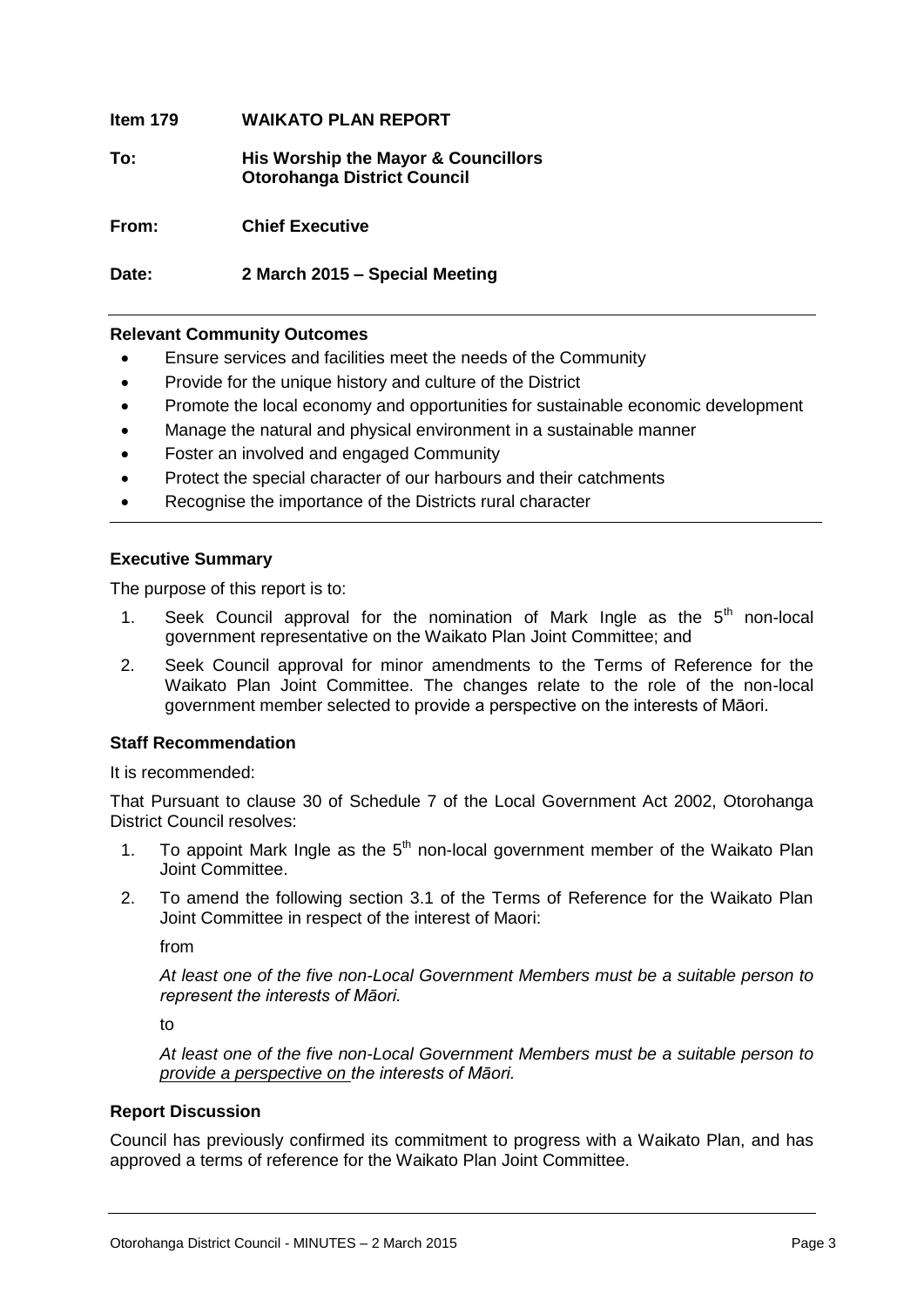Features of the terms of reference include:

- 1. A membership representative of each participating local authority; and
- 2. Appointment of five non-local government members, one of whom must represent the interests of Maori.

#### **Appointment of Mark Ingle to Joint Committee**

Council has previously received and approved the nomination of the following non-local government members:

- Margaret Devlin
- Michael Spaans
- Bev Gatenby
- Steven Wilson
- Professor Iain White

Since that time, Professor White has had to withdraw his membership of the Joint Committee due to increased work commitments.

At their November meeting, the Joint Committee received a nomination of Mark Ingle as the 5<sup>th</sup> non-local government member.

Mark has an extensive range of governance experience and his current governance portfolio includes Director of Midlands Health Network Ltd, Chairman WEL Energy Trust and Boathouse Events Limited, and Trustee of Te Awa Great River Ride Charitable Trust. Mark is a member of the New Zealand Institute of Directors, and has a Bachelor of Management Studies with a major in accounting.

Mark's Governance CV is provided in Attachment A for information.

Mark's nomination is recommended to Council for approval.

#### **Amendments to Terms of Reference**

The Joint Committee operates under a terms of reference approved by all participating Councils that includes a statement that:

*At least one of the five non-Local Government Members must be a suitable person to represent the interests of Māori.*

At the November meeting of the Joint Committee, concerns were expressed by Steven Wilson (non-local government appointee) that the current wording is unlikely to be acceptable to Iwi/Māori, and the terms of reference should be amended to state:

*At least one of the five non-Local Government Members must be a suitable person to provide a perspective on the interests of Māori.*

The Joint Committee do not consider this change will make a material difference to the outcome of the Waikato Plan.

This change has been approved by the Joint Committee and it is recommended that participating Councils confirm this change to the terms of reference.

#### **Conclusion**

The Waikato Plan Joint Committee Terms of Reference requires five non-local government members be appointed. The Joint Committee consider that Mark Ingle is very suitable for this role and recommends his appointment to the participating councils.

The Iwi/Maori representative on the Joint Committee is seeking a minor wording change to the terms of reference to ensure greater clarity in relation to his role on the Joint Committee. The Joint Committee consider this to be a minor amendment that will not materially change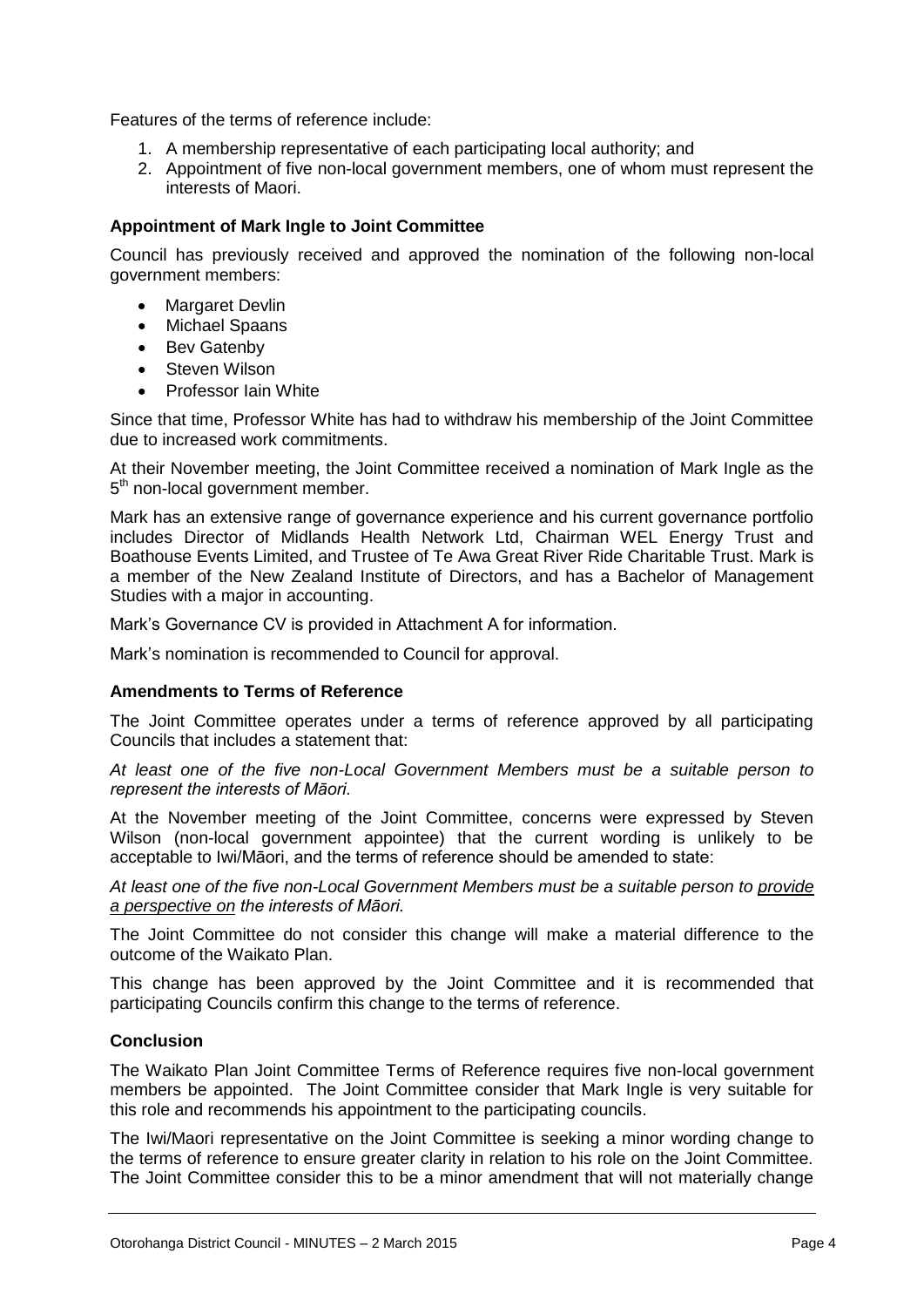the outcome of the Waikato Plan, and recommends this change be approved by the participating councils

#### **DC Clibbery CHIEF EXECUTIVE**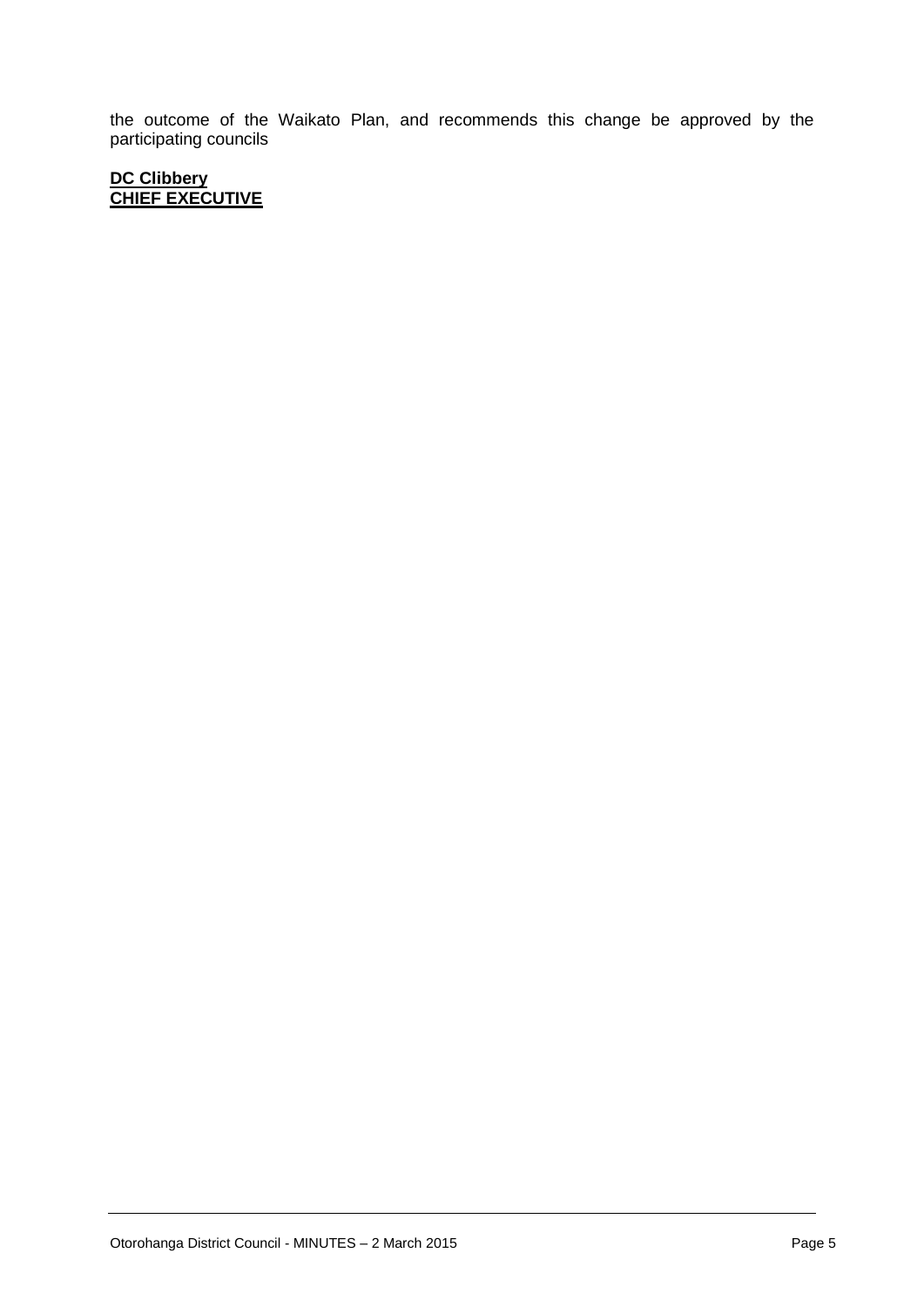# **Terms of Reference for the Waikato Spatial Plan Joint Committee**

**Approved by all participating local authorities 30 June 2014.**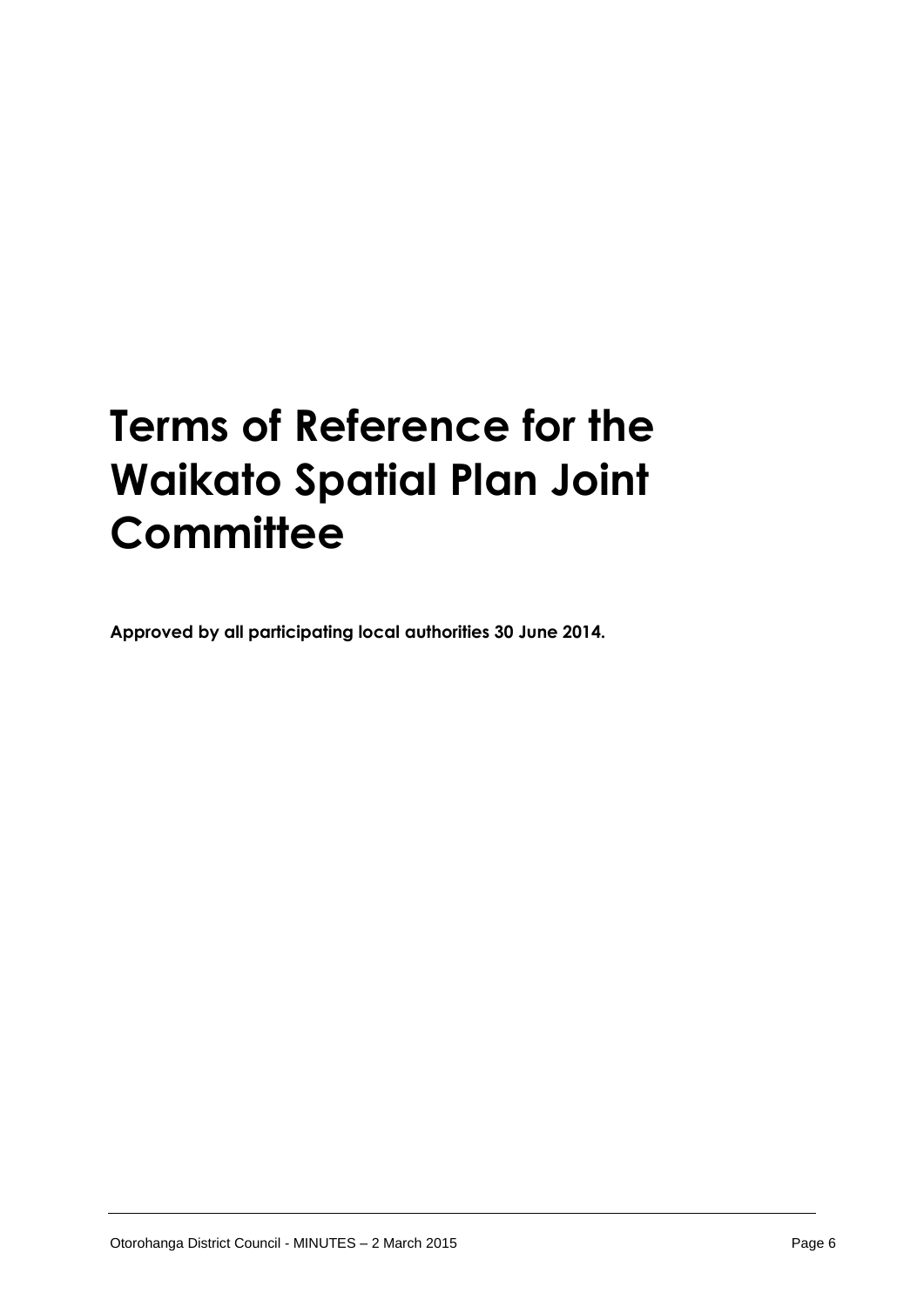### **Contents**

| $\mathbf{D}$ | <b>Objectives of the Waikato Spatial Plan Joint Committee</b>                | 8               |
|--------------|------------------------------------------------------------------------------|-----------------|
| 2)           | <b>Specific Responsibilities of the Waikato Spatial Plan Joint Committee</b> | 8               |
| 3)           | <b>Membership</b>                                                            | 8               |
| 4)           | <b>Operating Principles</b>                                                  | 10              |
| 5)           | <b>Standing Orders</b>                                                       | 10              |
| 6)           | <b>Delegations</b>                                                           | 10 <sup>1</sup> |
| 7)           | <b>Duration of the Committee</b>                                             | 11              |
| 8)           | <b>Signature of Appointed Representatives</b>                                | 12 <sup>2</sup> |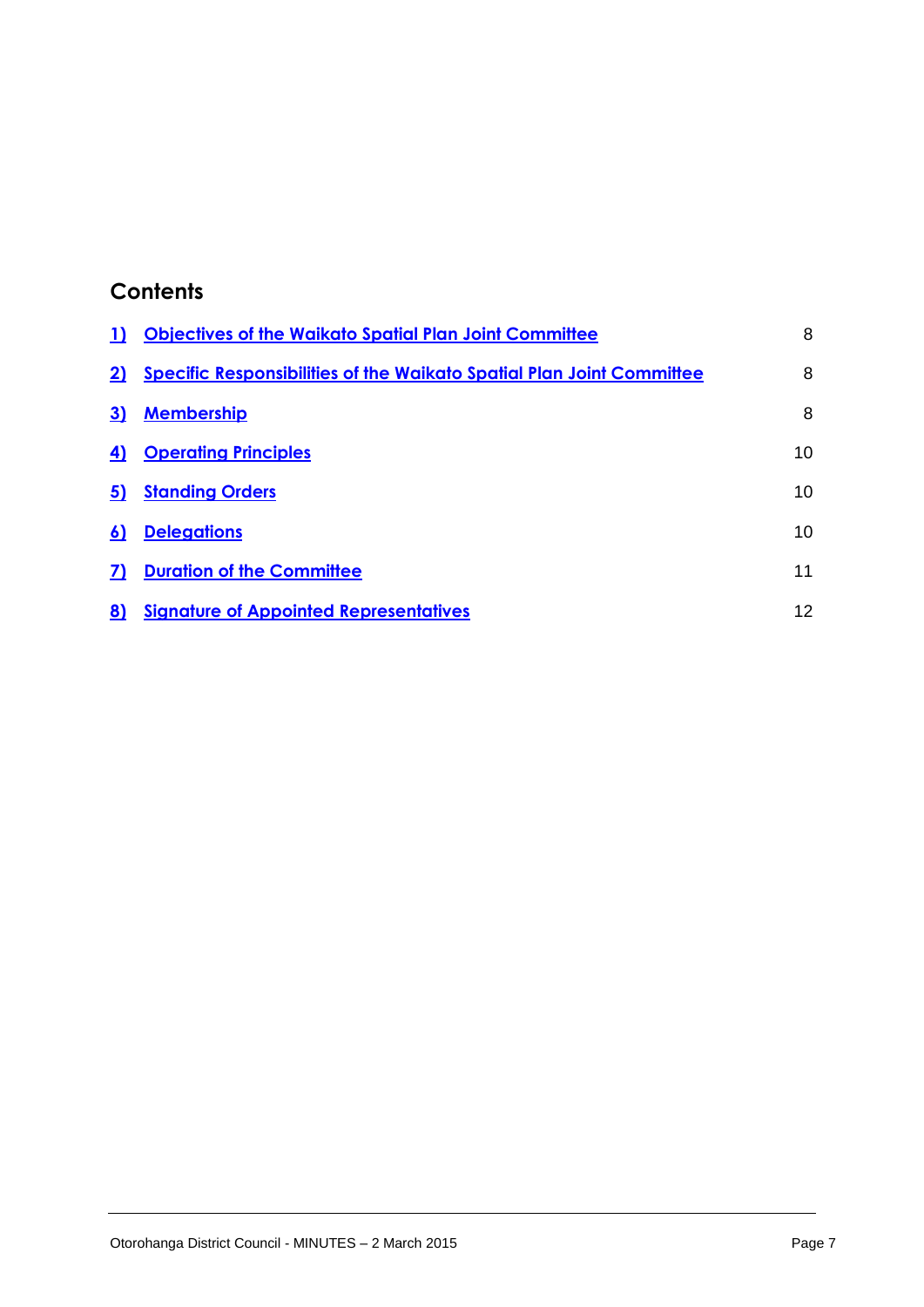#### <span id="page-8-0"></span>**1) Objectives of the Waikato Spatial Plan Joint Committee**

This is a Committee established to govern, lead and resource the development and recommendation to adopt the Waikato Spatial Plan ("WSP") to Councils within the Waikato region.

The primary objective of the WSP itself is "to contribute to the Waikato's social, economic, environmental and cultural well-being through a comprehensive and effective long-term (30 year) strategy for Waikato's growth and development."

#### <span id="page-8-1"></span>**2) Specific Responsibilities of the Waikato Spatial Plan Joint Committee**

Subject to the delegations set out in clause 6 below, the Committee's responsibilities include:

- a) To oversee the ongoing selection and recommendation of five (5) non-Local Government Members for appointment to the WSP Joint Committee.
- b) Stage 1 of the development of the WSP (common evidence base within the region) has already been completed.
- c) On behalf of all the Councils of the Waikato Region to take responsibility for overall guidance on and further development of the WRSP including the following stages, noting that Stage 1 is complete:
	- i.  $WSP: Stage 2 Fill knowledge and research gaps$
	- ii.  $WSP: Stage 3$  Community engagement on key issues
	- iii.  $WSP: Stage 4$  Plan formation and engagement
	- iv.  $WSP: Stage 5 Special Convultative process, including hearings$
	- v. WSP : Stage 6 Consideration and adoption.
- d) For the avoidance of doubt the Committee does not have any specific role or responsibility in relation to the practical and detailed implementation of the WRSP. This is a matter that will be determined by the Councils at the appropriate time.

#### <span id="page-8-2"></span>**3) Membership**

#### **3.1 Quantum of Members**

The membership will be 15 persons in total, made up and appointed by the Committee (from time to time), as follows:

*Ten Local Government Members*

One member nominated by each of the following constituent Local Authorities within the Region – namely Waikato Regional Council, Hamilton City Council, Hauraki District Council, Matamata-Piako District Council, Otorohanga District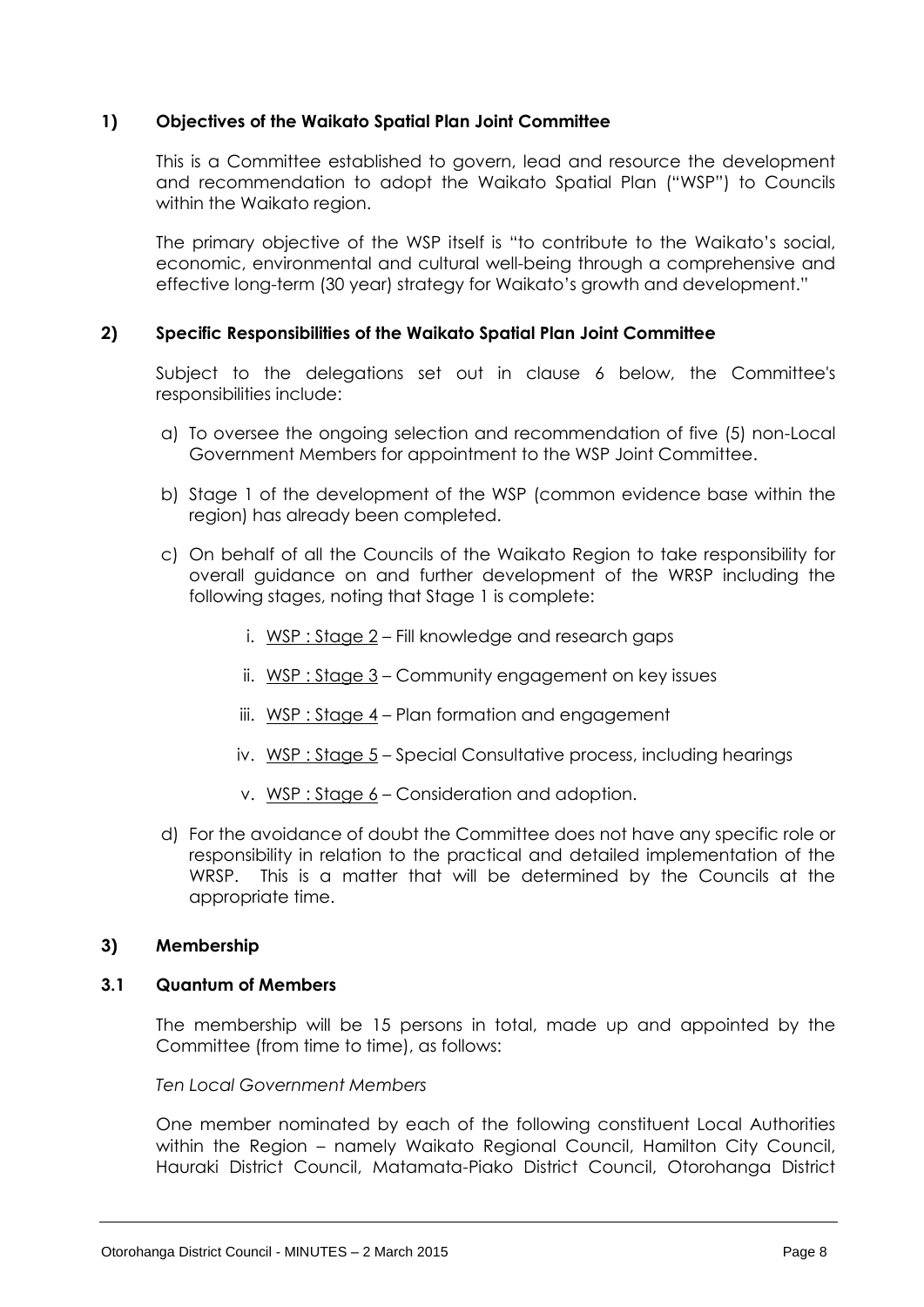Council, South Waikato District Council, Taupo District Council, Waikato District Council, Waipa District Council, and Waitomo District Council.

The Local Government Members may be replaced from time to time by the respective Local Authorities providing written notice to the Committee confirming the amended nomination.

#### *Five Non-Local Government Members*

Five non-Local Government Members, recommended by the ten Local Government Members, appointed on the basis of skills, experience, standing and networks in the regional community relevant to the goals of the WSP.

At least one of the five non-Local Government Members must be a suitable person to represent **provide a perspective on** the interests of Māori.

#### *Local Government Members as Invited Observers*

The two Local Authorities without specific membership are Thames-Coromandel District Council and Rotorua District Council. These Councils can nominate one member as invited observers at the discretion of the Joint Committee and subject to any limitations that the Joint Committee consider appropriate.

#### **3.2 Chairperson**

Appointment of the Chairperson and deputy to be determined by the full Committee when all 15 members have been appointed.

The Chairperson must be one of the five non-Local Government members.

#### **3.3 Quorum**

Must include the Chairperson or deputy Chairperson of the Committee and at least 50% of the remaining membership.

#### **3.4 Alternates**

Each of the Councils is entitled to appoint an alternate member who may attend and vote at meetings of the Committee, but only in the event that the nominated and appointed member is unable to do so.

#### **3.5 Remuneration**

Each Council shall be responsible for remunerating its representative on the Committee for the cost of that person's participation in the Committee.

The remuneration of the non-Local Government Members will be determined and approved by the Councils, following consideration of any recommendation by the Committee.

#### **3.6 Term of Appointment**

The initial ten Local Government Members shall be appointed for terms that expire on the date of each Local Government triennial election.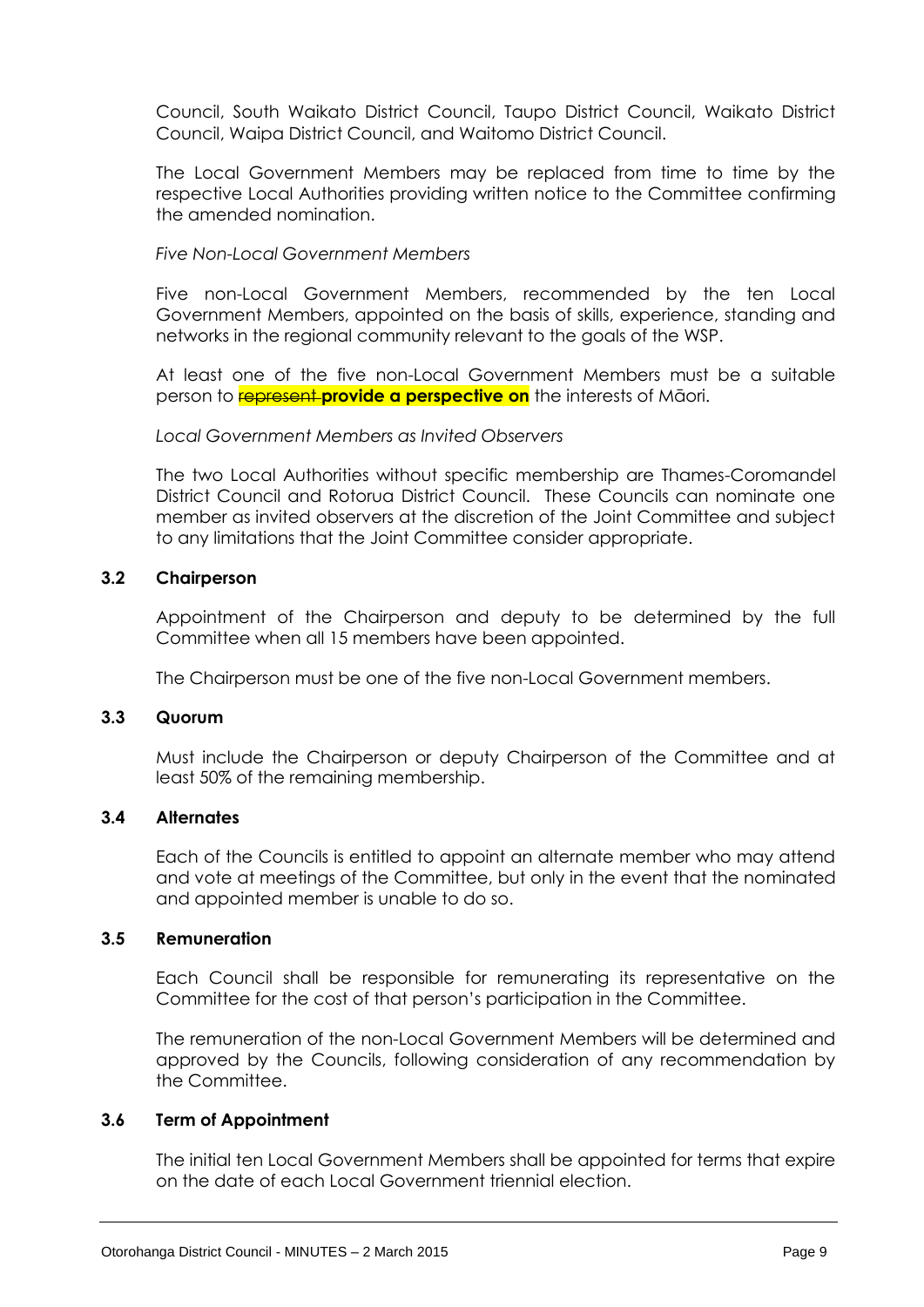The subsequent Local Government Members shall be appointed in accordance with the process set out above as soon as possible after each Local Government triennial election, and for a term that expires on the date of the next Local Government triennial election.

The initial five non-Local Government Members shall be appointed for terms that expire on the date of the Local Government triennial election in 2016. Each of the initial five non-Local Government Members shall, subject to the following clauses, be eligible for re-appointment at the beginning of the Triennium following the 2016 elections:

- a) On 30 January 2017, and on each succeeding 30 January one of the five non-Local Government Members shall retire from office.
- b) The non-Local Government Members to retire in any year shall be the member who has been longest in office since the last appointment, but as between members who became or were appointed as members on the same day, the order in which members shall retire shall (unless they otherwise agree among themselves) be decided by lot.

#### <span id="page-10-0"></span>**4) Operating Principles**

- 4.1 The Councils have agreed that they will not act independently of the Committee, so that any Joint Committee recommendations that the Council(s) are not prepared to accept will be referred back to the Committee for further consideration.
- 4.2 Local Authority Shared Services Ltd (LASS) will be the administering body for the Joint Committee.

#### <span id="page-10-1"></span>**5) Standing Orders**

The Model Standing Orders are adopted.

#### <span id="page-10-2"></span>**6) Delegations**

The Councils delegate to the Committee the following functions and powers to enable the Committee to achieve the specific responsibilities:

#### 6.1 Membership

a) To oversee the ongoing selection and recommendation of five (5) non-Local Government Members for appointment to the WSP Joint Committee.

#### 6.2 WSP : Stage 2

a) Management and oversight of the completion of Stage 2.

#### 6.3 WSP : Stage 3

- a) Formulation of the community engagement strategy including the determining of the key issues;
- b) A recommendation on the community engagement strategy and key issues to be reported back to the Councils for information prior to Stage 4.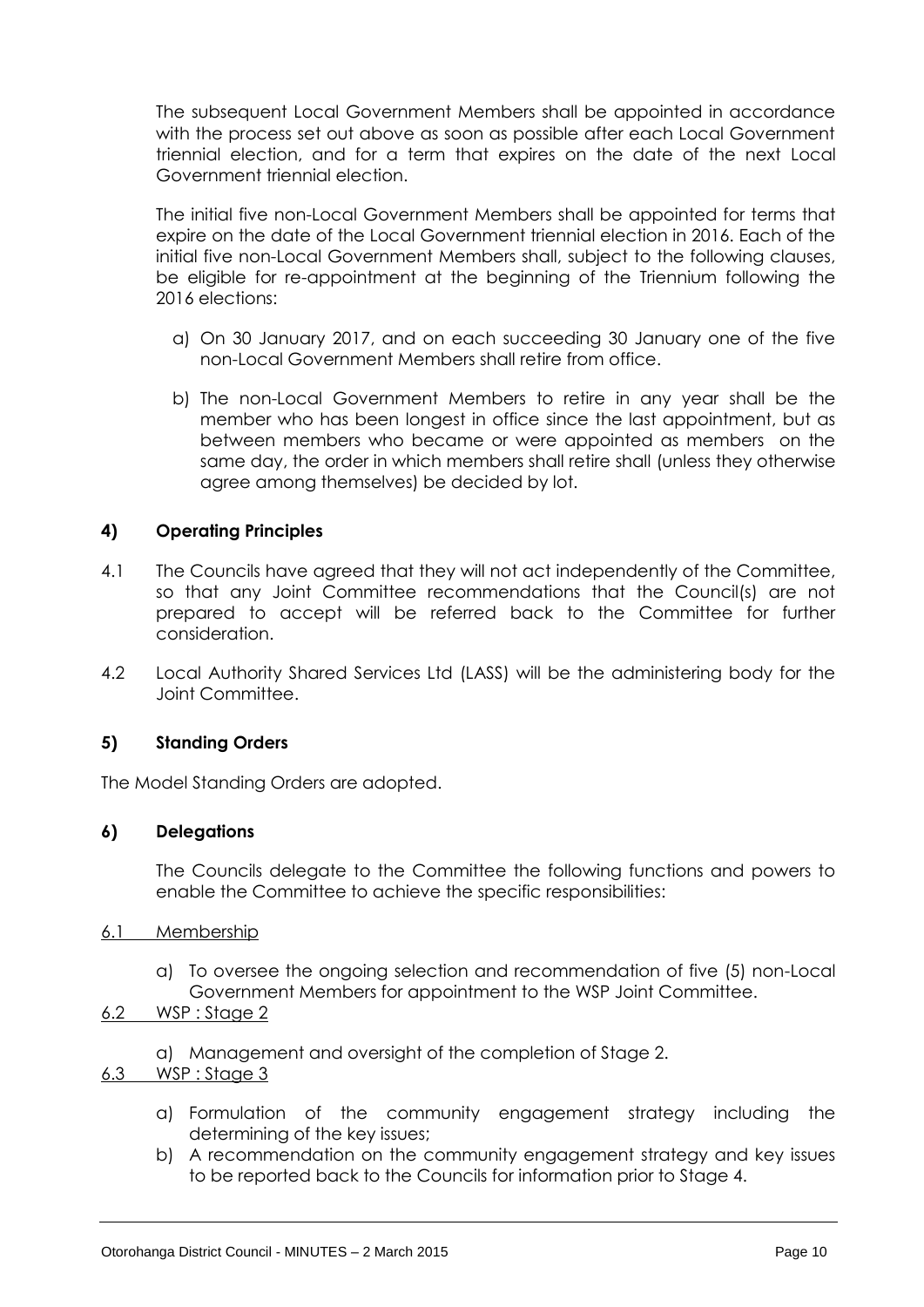#### 6.4 WSP : Stage 4

- a) Management and oversight of the development of a draft WSP and the process for further community engagement.
- b) A recommendation on the form and content of the draft WSP and the process for further community engagement to be reported back to the Councils for approval prior to Stage 5.

#### 6.5 WSP : Stage 5

a) Formulation, management and the oversight of the running of the special consultative process.

#### 6.6 WSP : Stage 6

- a) Receiving and considering the recommendation from those hearing submissions on the draft WSP ("hearings panel");
- b) Making a recommendation on the hearings panel recommendation to the Councils.
- c) In the local authority sector, only the Councils can adopt the WSP.

#### <span id="page-11-0"></span>**7) Duration of the Committee**

<span id="page-11-1"></span>In accordance with clause 30(7) of Schedule 7 of the Local Government Act 2002, the Waikato Spatial Plan Joint Committee is not deemed to be discharged following each triennial election.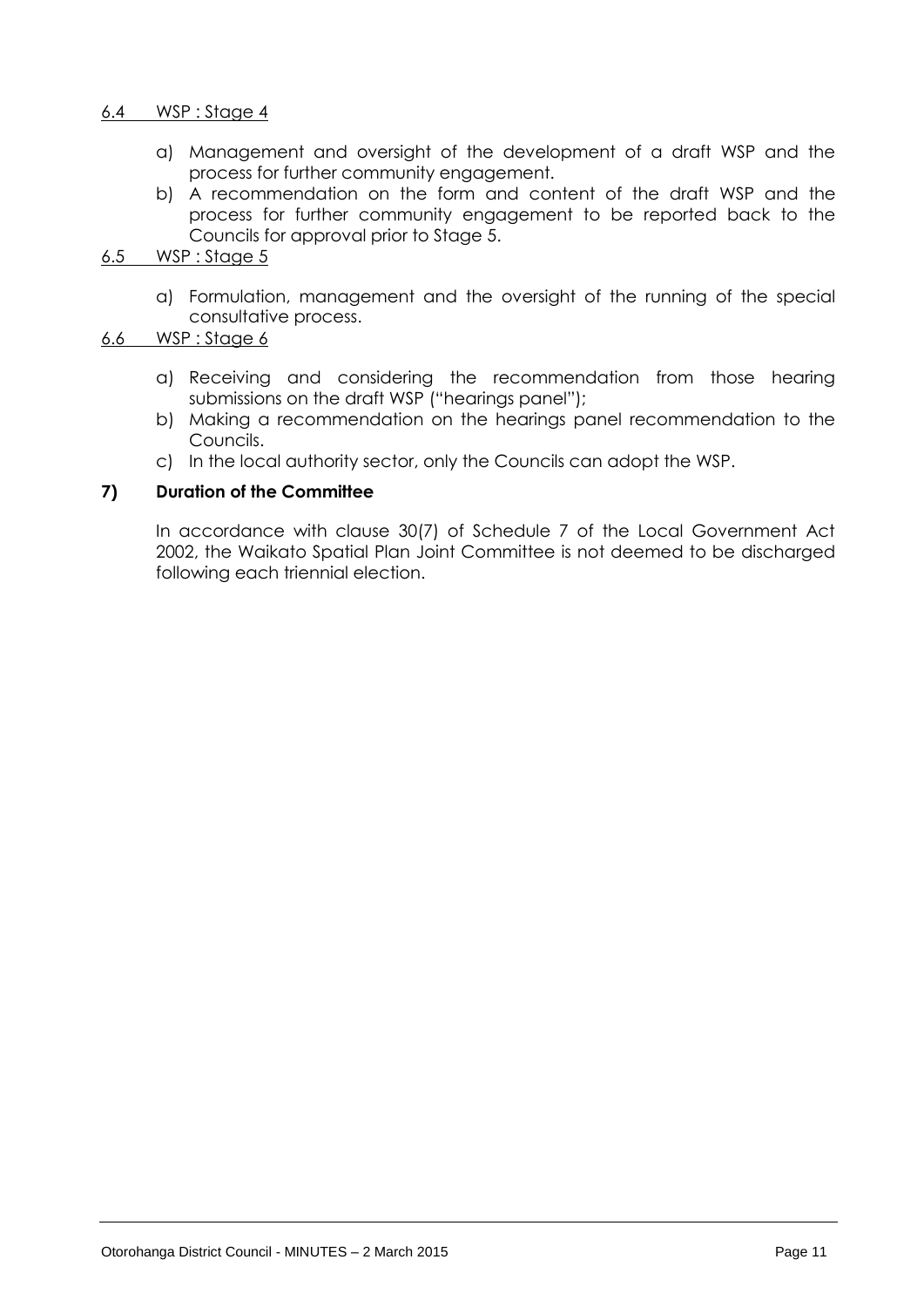#### **8) Signature of Appointed Representatives**

| Independent Chairperson:                    | Margaret Devlin           |
|---------------------------------------------|---------------------------|
| Representative of Waikato DC:               | Cnr Wally Hayes           |
| Representative of Hamilton CC:              | Mayor Julie Hardaker      |
| Representative of Waipa DC:                 | Mayor Jim Mylchreest      |
| Representative of Waikato Regional Council: | Cnr. Bob Simcock          |
| Representative of Hauraki DC:               | Deputy Mayor Bruce Gordon |
| Representative of Matamata-Piako DC:        | Cnr Leonie Tisch          |
| Representative of Sth Waikato DC:           | Mayor Neil Sinclair       |
| Representative of Taupo DC:                 | Cnr. Rosanne Jollands     |
| Representative of Otorohanga DC:            | Mayor Max Baxter          |